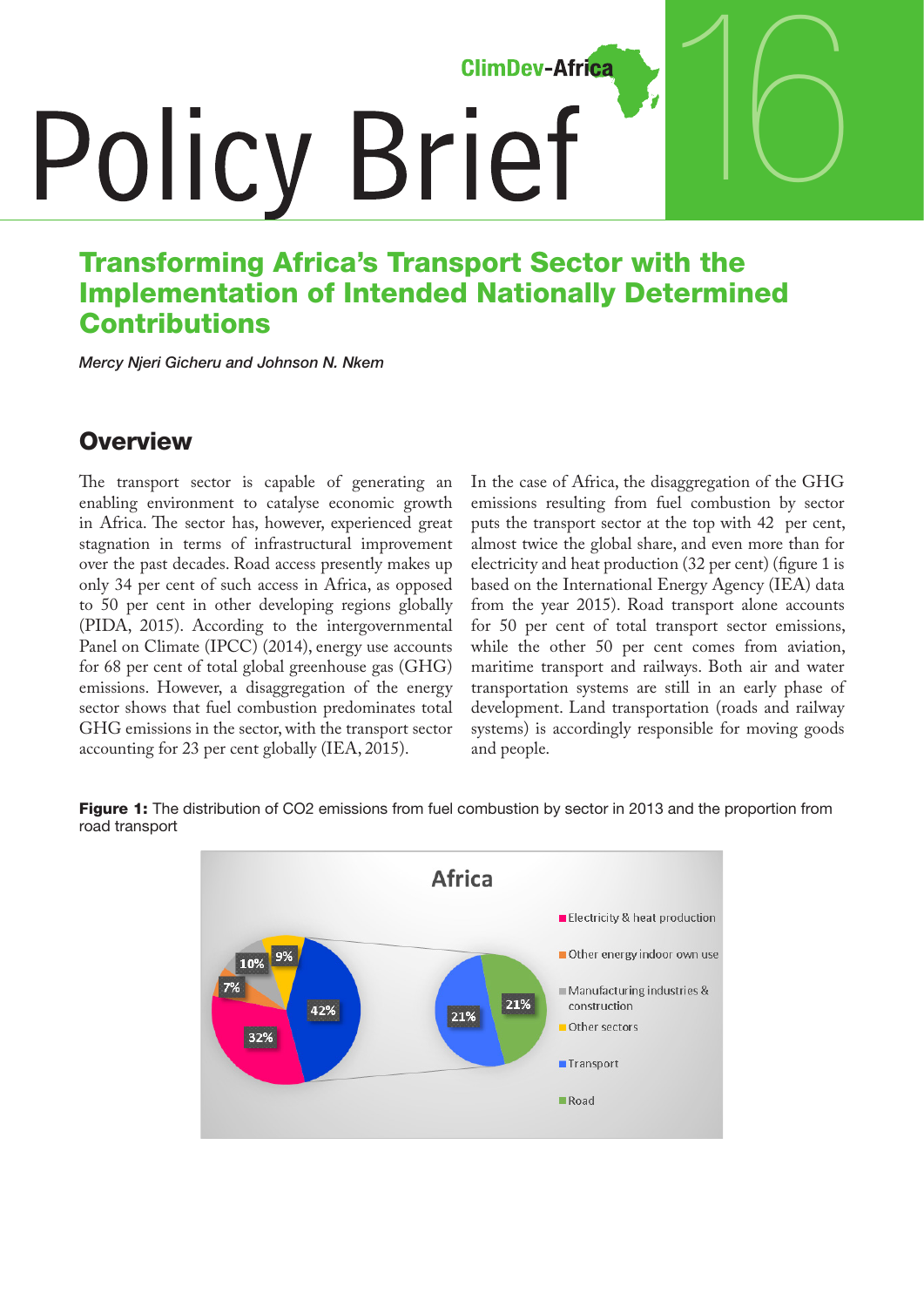It is likely that road transport emissions will continue to grow rapidly in Africa as countries strive to improve their road infrastructure networks for economic activities, satisfying the needs of a burgeoning population and of a growing middle class in the continent. For example, in 2011 there were only 29 motor vehicles per 1,000 persons in sub-Saharan Africa, as opposed to a world average of 168 per 1,000 persons (World Bank, 2014). Although increasing the share of renewable energy in the energy mix in the sector is crucial, the transport sector has unfortunately experienced the least progress in recent years in this regard in global terms (IRENA, 2016).

Managing the proportion of transport emissions in Africa is accordingly crucial and urgent. This is the most readily attainable goal in addressing local emissions reduction and adapting to involuntary exposure to the growing outdoor pollution that is currently responsible for a significant number of deaths in Africa. Outdoor pollution accounts for 3.3 million premature deaths globally, and this is expected to double by 2050 (Lelieveld and others, 2015). The mean annual particulate matter concentration (PM2.5) pollution in sub-Saharan Africa is 17ug/m3, as opposed to 31ug/m3 globally (World Bank, 2014). When combined with vehicle density per 1,000 persons, the level of exposure in Africa is 0.739, or three times the global mean of 0.252. Measures to

mitigate emissions in the transport sector are crucial in providing Africa with an opportunity to contribute to the global process of emissions reduction under the Paris Agreement. The Intended Nationally Determined Contributions (INDCs) herald a new phase in the global commitment to achieve climate resilience. Fiftythree countries in Africa submitted their contributions on the bases of their national development priorities, capabilities and circumstances. Collectively, the INDCs map Africa's contribution to the goal of the Paris Agreement in limiting temperature increase to 20C above pre-industrial levels. The agreement that opened for signing in April 2016 has come into effect following its ratification by more than the required 55 countries covering 55 per cent of global greenhouse gas emissions. This means that, even if all 54 African states had signed the agreement, it would still not have come into effect, as the signatory countries have to be able to contribute 55 per cent of global GHGs. In line with this expectation, this study unpacks Africa's transport sector NDCs in order to identify and highlight priority actions for both mitigation and adaptation that promote the structural transformation of the transport sector. The paper also seeks to identify and highlight emerging trends in the transport sector across Africa, while also assessing the feasibility of some of these commitments in terms of Africa's capability.

#### Key messages

- **1. The transport sector actions listed for INDCs have the potential to promote structural transformation and to usher in the adoption of clean technologies and infrastructure with dual benefits for mitigation and adaptation in clean air quality, while also boosting opportunities for economic growth.**
- **2. Legislative and regulatory measures are highlighted as policy instruments for the costeffective setting up of national standards and for ensuring public compliance with the reorientation of the sector.**
- **3. The transport sector remains a key determinant if Africa boldly adopts a low carbon development pathway. This is more so for all countries in the Southern Africa region whose INDCs highlighted the sector as of central importance for mitigation.**
- **4. Implementing mass rapid transport (MRT) systems is a very high priority in curbing transport sector GHG emissions in the context of rapid urbanisation in Africa.**
- **5. A regional approach to implementing transport sector INDC is feasible building on regional integration and trade that has already been undertaken in the continent.**
- **6. Incidentally, African INDCs have failed to highlight the following:** 
	- i. The impacts of climate change on the transport sector itself as a case for a resilient infrastructure.
	- ii. The aviation and maritime transport systems that open new frontiers for economic growth in Africa are seriously under-represented in INDC actions.
	- iii.The impact of transport emissions on urban air quality. This is despite growing concern about urban air quality in a context of rapid urbanisation in the region.
	- iv.The investments and partnerships, especially private sector partnerships that are required to achieve GHG emission reduction targets in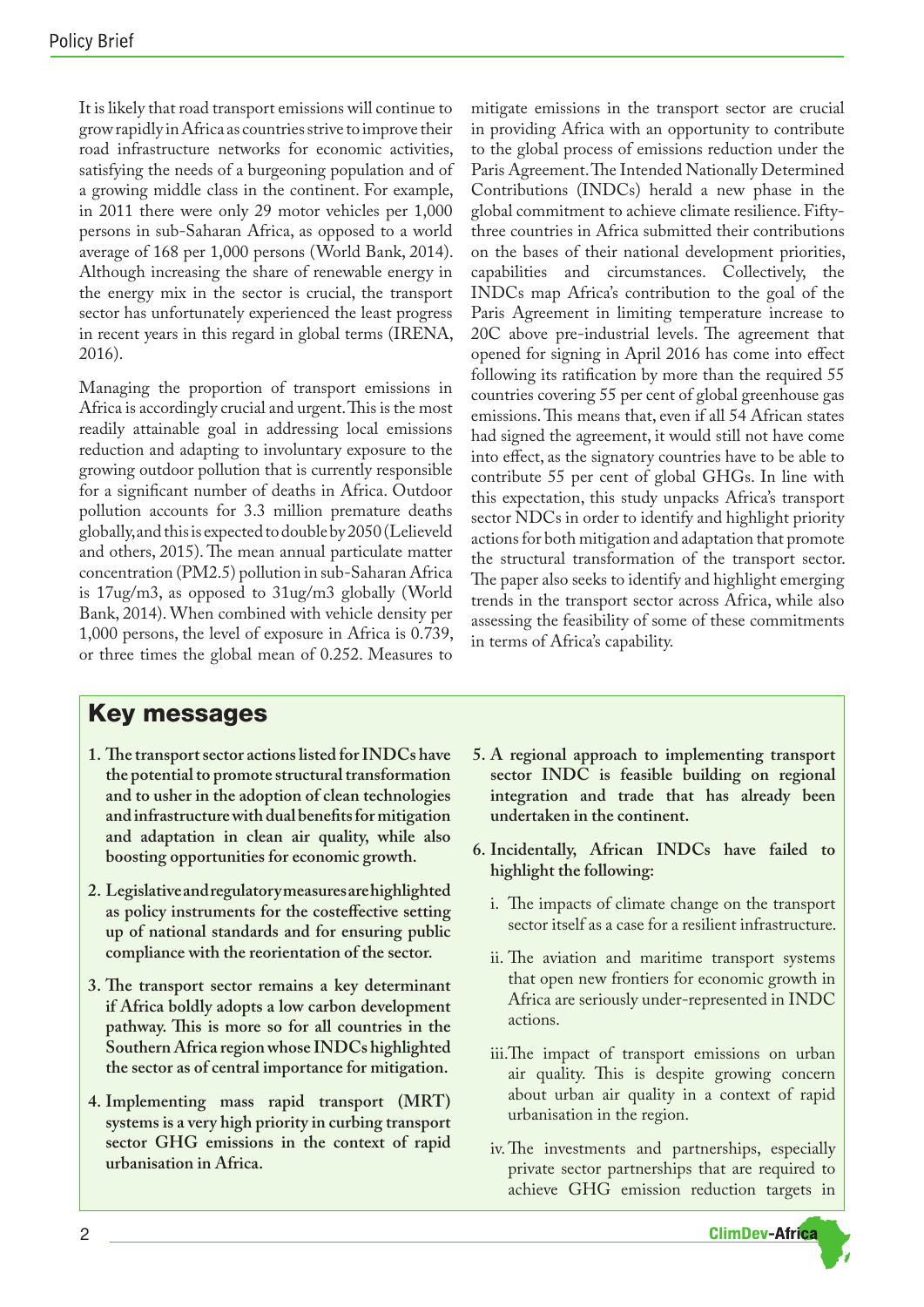the transport sector. This is likely to constitute a potential hindrance to the attainment of the INDC actions specified for the transport sector.

**7. The lack of in-country data and research on vehicles, fuel consumption and transport sector emissions, as well as their impacts across Africa, could have made it difficult for African countries** 

# Methodology

Analyses of the content of African INDCs was undertaken using explicit and implicit information gathered to determine the implications of the key actions and measures proposed for transport sector INDCs, for both climate change adaptation and mitigation. Using this information we analysed their strategic relevance for promoting structural reforms of the transport sector, and summarised Africa's transport sector commitments. Our research further stratified the content of the INDCs into the five African subregions, namely North Africa, Southern Africa, West Africa, and East and Central Africa, to check for subregional differences.

## Results and discussion

The results of the analyses show how the proposed actions address adaptation and mitigation in the sector. Similarly, the discussion is in the context of their implications in structurally transforming the transport sector.

#### (a) Mitigation

According to IPCC (2007), there is a high degree of agreement, backed up by a considerable body of evidence, supporting the finding that transport sector emissions have increased at a faster rate than in any other energy-using sector in the last decade. This is repeated in the Africa Progress Panel Report of 2015 that associates this growing trend with accelerated urbanisation and rapid migration. In South African cities alone, the transport sector is ranked as the second largest emitter of carbon dioxide, accounting for 25 per cent of GHG emissions (Sustainable Energy Africa, 2007).

Globally, transport is considered to be responsible for approximately half of all energy-related nitrogen oxide emissions (IEA, 2016), and 20-30 per cent of all other air pollutants (i.e. non-methane volatile organic compounds, sulphur oxide (SOx), carbon dioxide (CO2), and particulate matter (PM2.5 and PM10) (IRENA, 2016).



**to provide robust transport sector commitments in their INDCs.**

**8. It is important to capitalize on promoting the substitution and blending of liquid biofuels in the transport sector, building on the commencement of this practice in some African countries, while avoiding trade-offs and conflict with food security.**

Urban air quality in most cities is already compromised by localized air pollution from the transport sector (IPCC, 2014). Motor vehicle emissions include a wide range of volatile organic compounds, which react with sunlight to form ozone. Moreover, many of these pollutants have serious health effects even with shortterm exposure such as wheezing, coughing, phlegm and sore throats, as well as complex respiratory conditions such as asthma.

Stockholm Environment Institute (SEI 2013) estimates that about 49,000 people die annually in Africa because of outdoor air pollution. However, the extent of the congestion problem and its consequent economic, social and environmental impacts in the region is rarely quantified or assessed. Furthermore, inadequate vehicle emission standards are poorly enforced. Another growing issue of concern in African cities is traffic congestion.

These are just few indicators of the crucial role that the transport sector will play in determining whether Africa opts for a low carbon future. The African INDCs accentuate this important role, with 45 (85 per cent), of the 53 countries that submitted their INDCs citing the sector as requiring mitigation and/or adaptation.

Intriguingly, the transport sector was more often considered for mitigation than for adaptation. This is evident from figure 2, which indicates that only two countries (Madagascar and the Gambia) viewed the transport sector solely in relation to adaptation.

Nine of the forty-five countries, namely Algeria, Ghana, Kenya, Liberia, Malawi, Mali, Nigeria and Uganda cited the sector as a key source of both mitigation and adaptation, whereas the remaining 34 countries viewed transport alone as a key source of mitigation.

The three most common mitigation actions proposed in African transport sector INDCs are: the acquisition of hybrid mass rapid transportation systems; the promotion of a shift from fossil fuel powered transport to low carbon biofuels and policy formation; and legislation on and implementation of transport codes and low carbon emissions standards.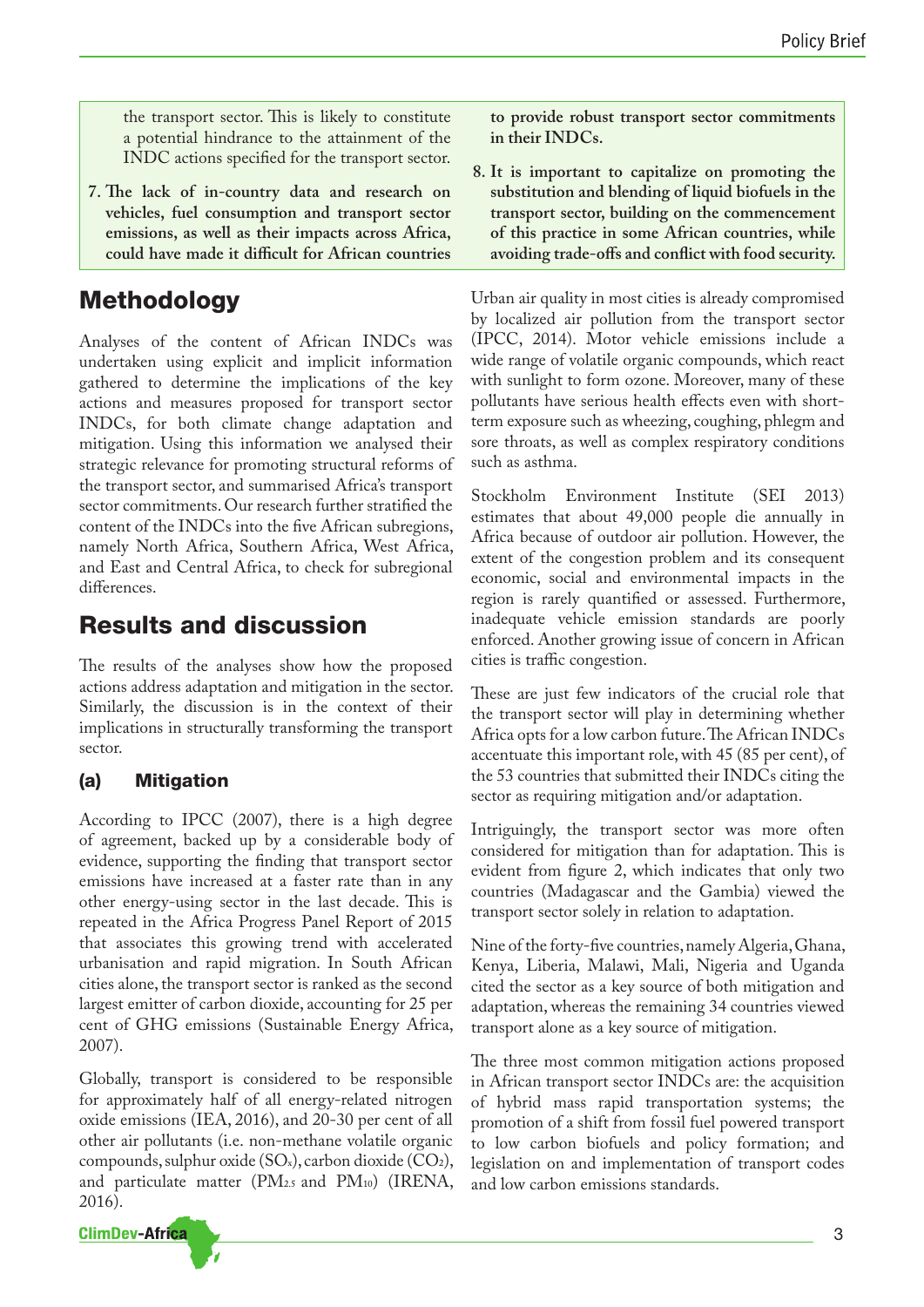While the acquisition of hybrid mass transportation systems has emerged as the measure most frequently adopted by several member States to limit transport sector GHG emissions, several other listed actions are considered crucial in structurally transforming the sector. For example, the proposed actions highlighted in figure 2, especially those that are supported by more than 10 per cent of member States, are critical in guiding the sector towards structural reforms and expanding the implementation of multiple strategies to simultaneously achieve mitigation aspirations. This is a commendable approach which costeffectively enables the continent to maximize the synergies from each of the actions.

On a regional basis West Africa leads, with 13 countries citing the transport industry as a vital stage in Africa's low carbon development pathway. Southern Africa then follows, with 11 countries, while East Africa, with 10, and finally Central and North Africa, each with five countries, complete the picture.

Interestingly, all countries in the Southern Africa region explicitly identified the sector as a key to and potential source of reducing greenhouse gas emissions. See figure 3: This is apposite, given that the region's transport sector emissions are said to be generally higher than in the rest of Africa (Tongwane and others, 2015)

Across the five regions the preferred mitigation actions in the transport sector varied. For example, in West Africa over 50 per cent of countries with a transport sector in their INDCs proposed the acquisition of hybrid mass transportation systems to curb GHG emissions. The main measures under this action plan are: promoting public transport through duty exemption (Benin), expanding and scaling up mass transport systems to support inter- and intra-urban transport (Benin, Ghana, Guinea), and investment in multiple mass transport modes to encourage and support the shift to mass transport systems such as trains and buses (Guinea, Nigeria, Senegal and Sierra Leone), as well as soft transportation modes such as cycling (Togo).

Sixty per cent of the countries in the Southern Africa region prioritised in their INDCs the promotion of a switch from fossil fuels to low carbon energy sources. Globally, the use of biofuels to power the transport sector is seen as a move that will significantly curb GHG emissions arising from the booming transport sector.

As of the year 2010, global biofuel market share had increased to 3 per cent from almost no use in 1990 (IRENA, 2016). However, the limited availability of biofuel in nature means that the lack of a clear strategy for sustainably producing and supplying biofuels supported by a comprehensive life cycle analysis can result in serious economic crises such as food insecurity and energy shocks. Serious commitments and consultations involving both policymakers and key energy industry stakeholders will therefore be essential for the streamlining of biofuel production and supply in Africa.

Figure 2: Figure indicating African countries that cited transport in their INDCs

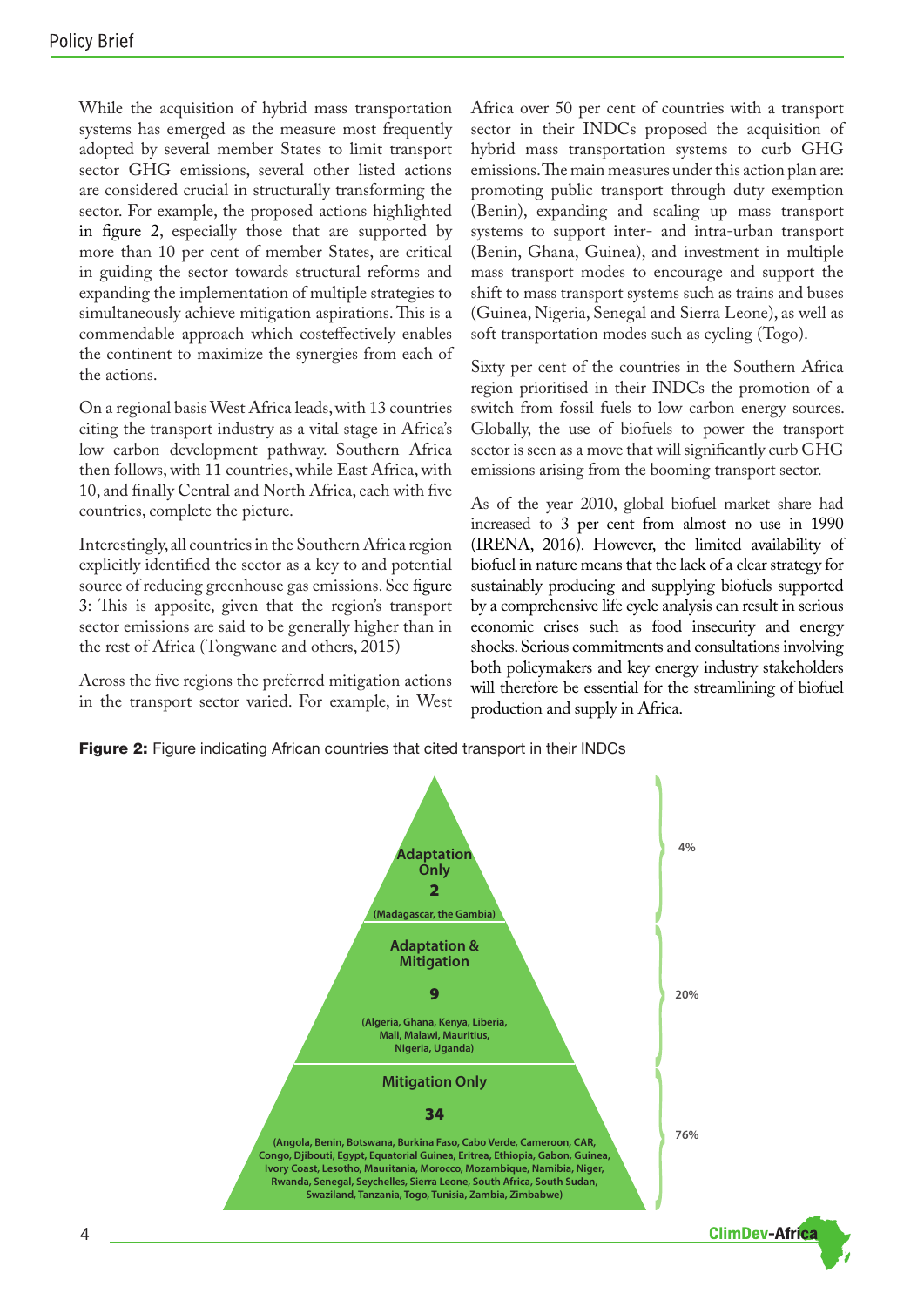

Figure 3: Transport sector mitigation actions listed in Africa's INDCs.

In the Southern Africa region, developing or upscaling ethanol blending stood out as the action most preferred by six countries, namely: Angola, Malawi, Mozambique, Swaziland, Zambia and Zimbabwe. In Africa ethanol has until now been produced from sugar cane. Kahn and others (2007) estimate that 10 per cent ethanolgasoline blending and 20 per cent biodiesel-diesel blending in the Southern Africa region will result in a reduction of 2.5 MtCO 2 and 9.4 MtCO 2 respectively per annum.

Biofuel production demand for agricultural feedstock to power the growing transport sector in Africa also introduces another dimension to cross-border trade in feedstock. For example, Malawi, a landlocked country whose high dependence on land transport means that its transportation costs are the highest in the SADC region, depends on neighbouring Mozambique for part of the molasses (a sugarcane by-product) supply required to run its ethanol blending programme (ECA, 2016). The development of a regional strategy for mapping potential feedstock zones and infrastructure areas for biofuel production will accordingly boost continent-wide energy security, while also promoting the development of a sustainable cross-border bioenergy trade that is unlikely to compromise the already "brittle" food security status of the region.

Palm oil blending is also currently being considered for use as a biodiesel transport fuel in West Africa (Liberia, INDC).

Conversely, in East Africa a growing market for second hand vehicle acquisitions, coupled with poor vehicle inspection programmes and weak import regulations, is considered to underscore the increase in GHG emissions, while also compromising urban air quality standards. A majority of the countries have accordingly highlighted fuel and energy efficiencies in the transport sector as the action most preferred to curb GHG emissions in the sector. This is also the case for North Africa, where three of five countries include the transport sector in their INDCs.

The International Energy Agency (IEA, 2011) asserts that vehicle efficiency will be the most important and most cost-efficient means of reducing transport emissions. Fuel and vehicle efficiency should accordingly be a key component of an action plan for Africa, a region where vehicle sales are increasing significantly (IRENA, 2016). In both East and North Africa the measure preferred by a majority of the countries includes investment in energy efficient technologies and improvements in energy efficiency during energy supply and distribution to the transport sector.

Finally, in Central Africa it has been proposed that most actions for emissions reduction in the transport sector are to be achieved through policy formation, legislation and the implementation of emissions standards, transport codes and energy consumption patterns. A few countries in Central Africa also proposed pricing as a means of incentivising the importation of low emission vehicles.

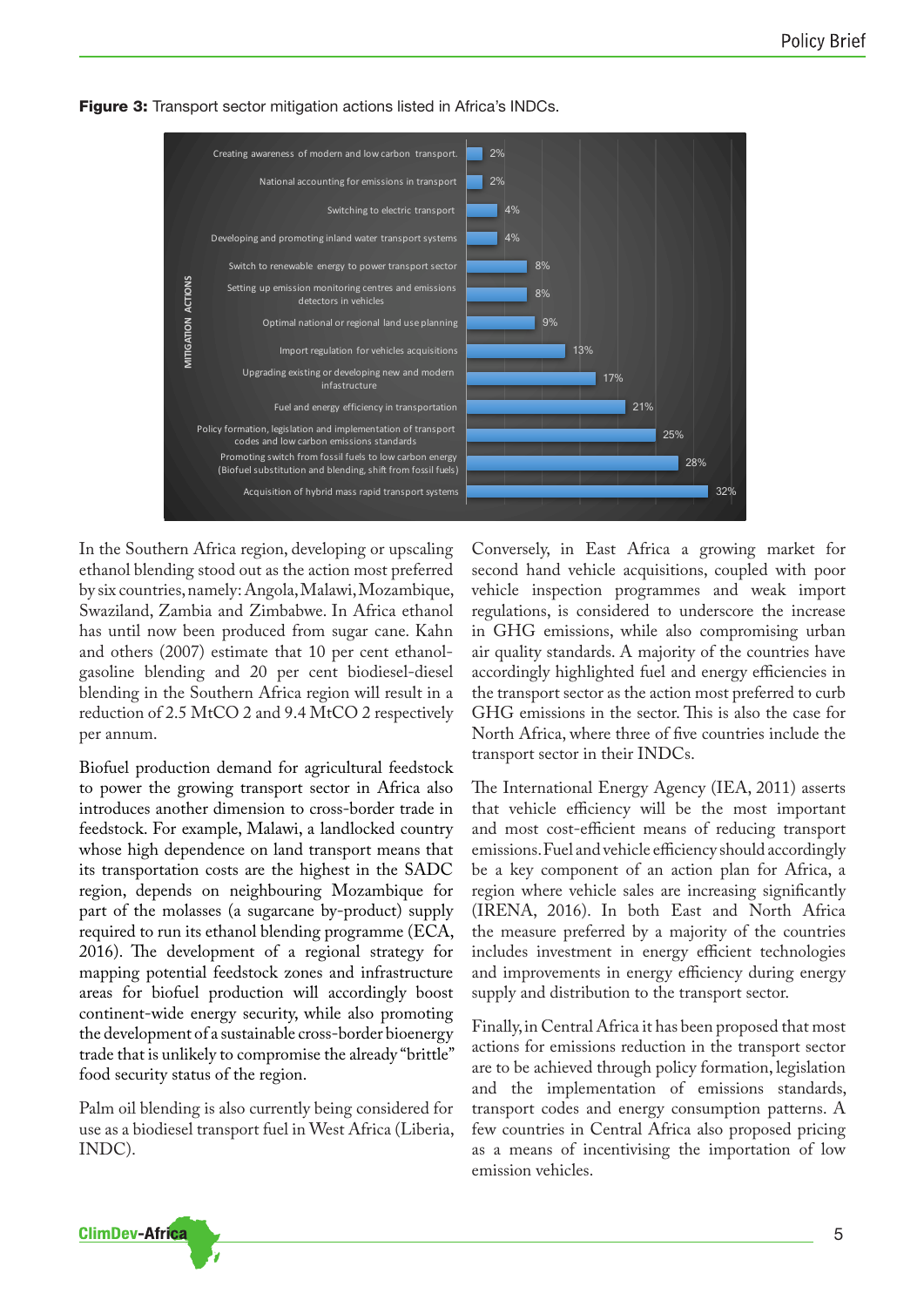Figure 4: The number of countries in each subregion that have a transport sector in their INDCs compared with the total number of countries in the subregion



#### (b) Adaptation

Adaptation in the transport sector is vital. However, only 10 African countries listed in their INDCs adaptation actions for the transport sector. This is surprising because the transport sector is a crucial enabler that boosts other production sectors, such as agriculture and mining, that constitute the backbone of Africa's economy. For example, the timely delivery of agricultural products to consumers and markets enhances food security by reducing delays, transaction costs in trade, and integrating more households with the markets. This consequently reduces per capita food waste in Africa, which is currently estimated to be between 6-11 kg /year (FAO, 2011).

In addition to the increasing interdependence of sectors, possible disruptions of transport networks during extreme climate events such as floods can inhibit disaster response and recovery efforts because of their critical role in providing logistical support during such calamities.

IEA (2015) finds that there is a growing concern about rising urban air pollution in the rapidly growing cities in Africa due to rapid economic and population growth and an increase in motorization. Between the years 2008 and 2013, a World Health Organization (WHO) comparative analysis of 795 cities in 67 countries for levels of small and fine particulate matter  $(PM_{10}$  and  $PM_{25}$  found that the highest urban air pollution levels were experienced in low- and middle-income countries. Moreover, the International Renewable Energy (IRENA) (2016) estimates that the impact on human health and agricultural crops of costs resulting from increased demand for fuels to power global transport emissions would grow by about 40 per cent, or United States dollars 640 billion, to US\$ 3,300 billion per year in 2030**.** 

Despite these emerging concerns, only 10 African countries considered the issue of urban air pollution in their INDCs. In fact, in most cases, the INDCs failed to establish a direct link between urban air quality and growing transport sector emissions. Kinney and others (2011) attribute this to the relative lack of existing air monitoring data in Africa. They further argue that this hinders health impact assessments and the development of transportation and land use policies that could reduce health burdens arising from outdoor air pollution.

The proposed adaptation action plans in Africa's INDCs are similar across the continent, with most countries proposing climate proofing and strengthening the resilience of existing transport infrastructure through risk assessment, planning, legislation and implementing structural designs and codes. This, they contend, will minimise their susceptibility to extreme climate events such as floods.

It is also noteworthy that very little information is provided on the financial investments required to actualize transport sector INDC actions to achieve the desired mitigation goals. Only six of the 45 African countries that included transport in their INDCs provided estimates of the amount of investment required to meet their transport mitigation aspirations. They include Benin, whose proposed development of an intra- and inter-urban transit between the cities Cotonou, Porto Novo and Parakou will cost approximately US\$ 2.78 billion in the period 2011- 2030. In addition, Burkina Faso planned to improve its stock of vehicles and to substitute biofuels for hydrocarbons, at an approximate cost of US\$ 98 million, while Eritrea's rail improvements are expected to cost approximately US\$ 1 billion.

The other three countries are: Lesotho, whose planned improvements in vehicle efficiency and modal shift to public transport will require an additional investment of US\$ 1.5 million and US\$ 2 million in 2020 and 2030 respectively; South Africa, which will invest US\$ 513 billion in electric vehicles between 2010-2050 and US\$ 488 billion in hybrid electric vehicles by 2030. Finally, the cost of Togo's promotion of low carbon transport modes is projected to be US\$ 40 million. The realisation of these INDC actions will require partnerships, especially with the private sector.

In terms of emissions reductions, only six African countries proposed specific transport sector emissions reduction targets. In most cases countries opted to incorporate transport sector emissions reduction targets in economy-wide energy sector targets. Gota and others (2015) also attribute this failure to include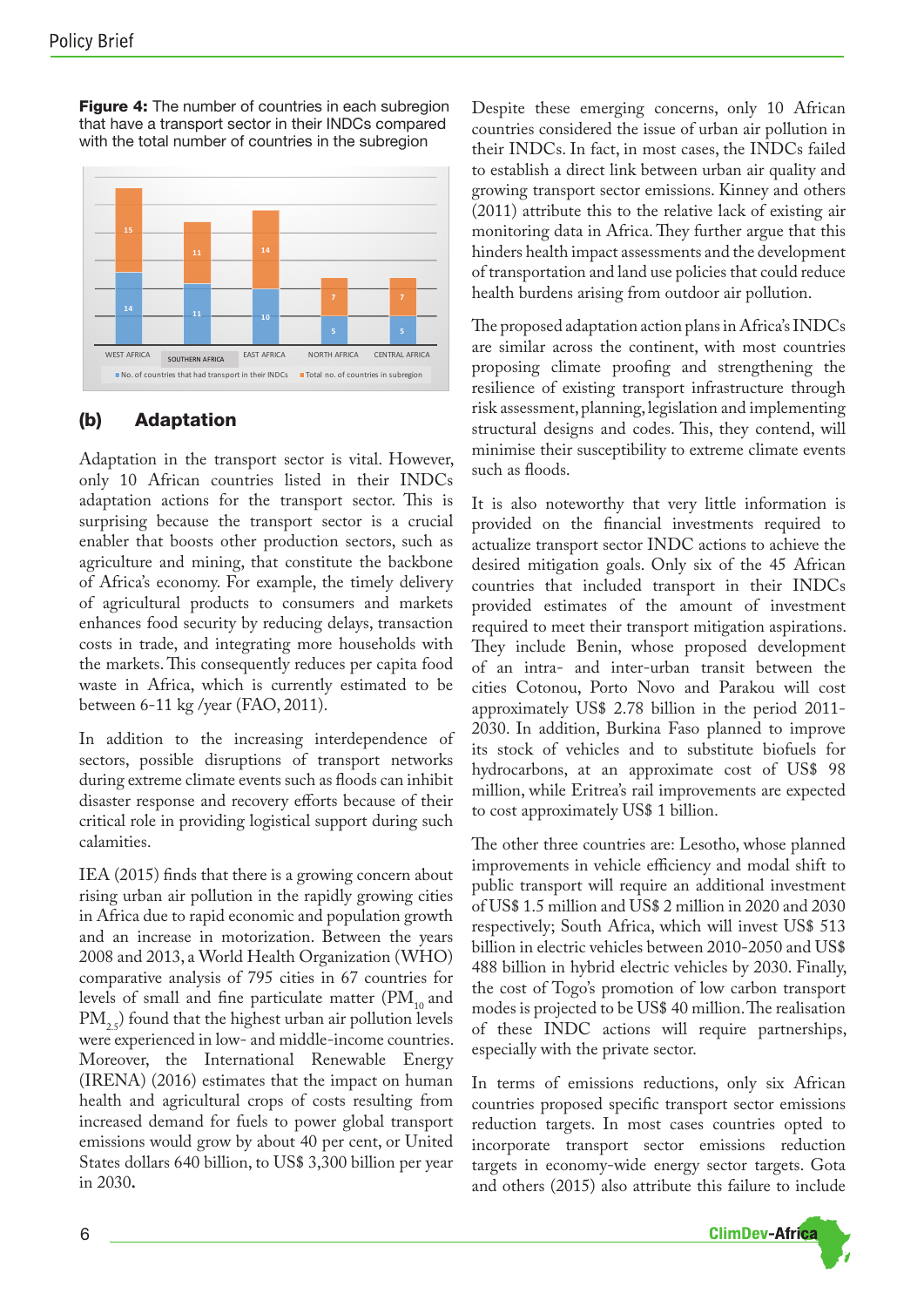

**Figure 5:** Transport sector adaptation actions in Africa's INDCs

transport emissions reduction targets to the lack of existing data on the number of vehicles and their usage, fuel consumption and resultant GHG emissions in developing countries.

# Conclusion

**ClimDev-Africa** 

- 1. It is amazing that the great majority of African countries (34 out of 45) included the transport sector as a primary target for mitigation, with less emphasis on adaptation. However, we are aware that there are adaptation benefits directly from the mitigation actions proposed in the INDCs. Furthermore, funding pledges for mitigation tailored to address the existing infrastructure deficit in the continent will contribute directly to addressing adaptation needs.
- 2. So far, the INDC provides a concrete platform with defined actions for African countries to tailor their financial requirements to meet their adaptation aspirations and mitigation targets. This is because the benefits of implementing the INDCs go beyond climate change expenditure to cross-sectoral development benefits. Unfortunately, only a small number of African countries provided details of the funds that they would require in achieving their INDCs obligations for emissions reduction in the transport sector.
- 3. The lack of concrete information on the amount of funding required, and the expected sources of funding for the corresponding mitigation targets in most African INDCs is perturbing, given that the continent has for long been championing the need for a global climate finance framework that is both predictable and adequate to help in dealing with the

negative impacts of climate change. Furthermore, even the few countries that gave an indication of whether the funds were to be sourced internationally (conditionally) or domestically (unconditionally) or from the private sector, still lacked clarity on what channels these countries would pursue to mobilise these funds. This raises questions about how the proposed expenditure figures were arrived at.

4. In-country research and data collection on vehicles, fuel consumption and urban air quality and transport sector emissions across Africa will be necessary to underscore the robustness of future national implementation and reporting of outcomes.

#### References

Food and Agriculture Organization of the United Nations (FAO) (2011). Global Food Losses and Food Waste – Extent, Causes and Prevention, Rome.

Gota, S., and others (2015). Intended Nationally-Determined Contributions (INDCs) Offer Opportunities for Ambitious Action on Transport and Climate Change Partnership on Sustainable Low Carbon Transport.

International Energy Agency (IEA) (2011). Biofuels for Transport: Technology Roadmap. Biofuels, Bioproducts and Biorefining. Available at http://www.iea.org/publications/ freepublications/publication/biofuels\_roadmap\_web.pdf.

IEA (2016). Energy and Air Pollution - World Energy Outlook 2016 Special Report. Available at https://www.iea. org/publications/freepublications/publication/WorldEnergyOutlookSpecialReport2016EnergyandAirPollution.pdf.

IEA (2015). World Energy Outlook. Available at http:// www.iea.org/publications/freepublications/publication/ WEB\_WorldEnergyOutlook2015ExecutiveSummaryEnglishFinal.pdf.